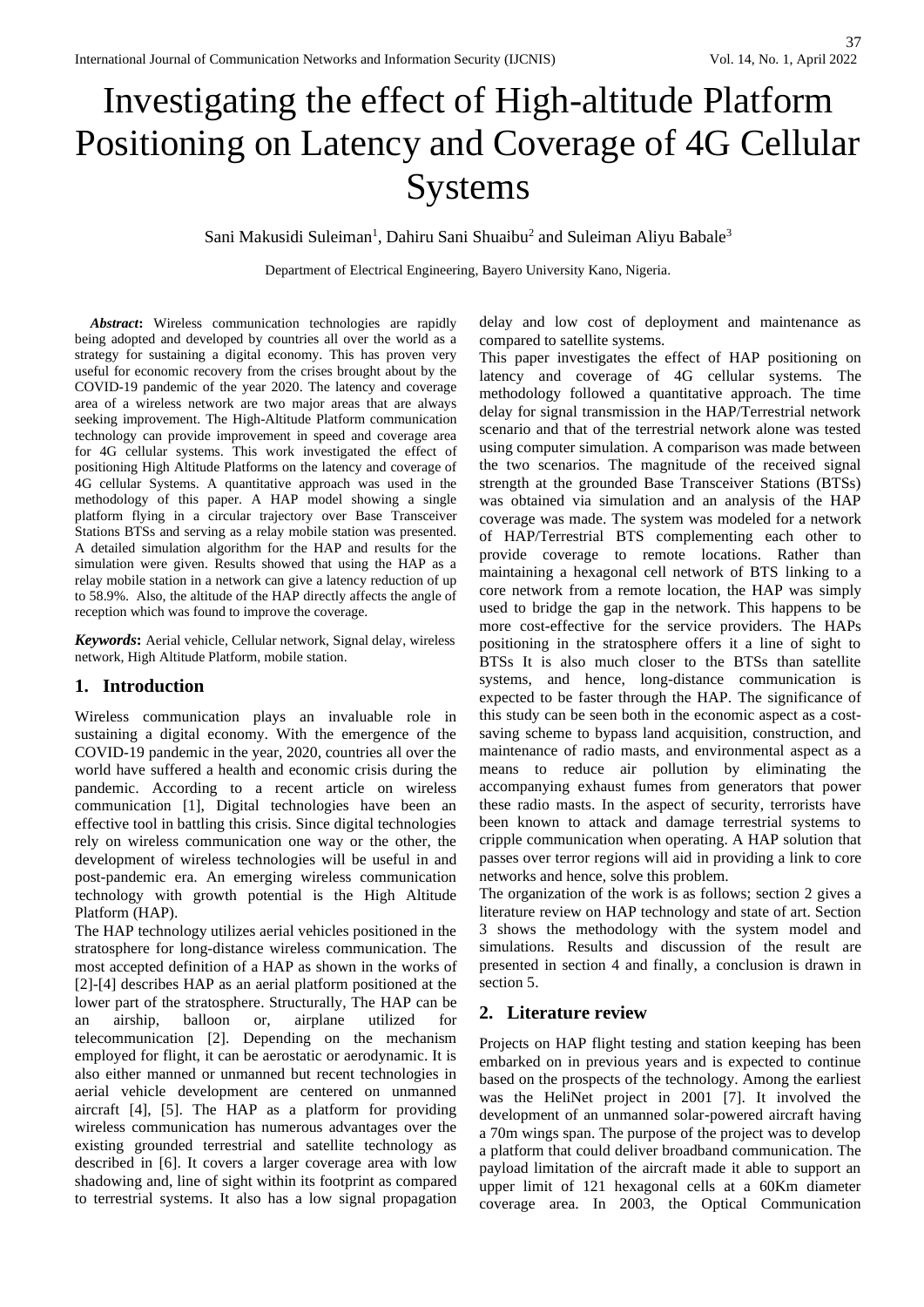Experiment of CAPANINA was initiated [8]. As part of the project, the STROPEX experiment was done aiming at performing measurements on the downlink from a stratospheric platform (22Km altitude) to characterize the channel for high-speed optical free-space communication. The platform used for this experiment were tethered balloons at 400m altitudes for the first trial and 22Km altitude for the second trial with 500mW mean source power, 808nm transmission wavelength and, 8hrs flight duration. The notable conclusion made was the atmospheric attenuation at the right wavelength was below 2dB and that at the wrong wavelength was up to 50dB. The system had a limitation of high attenuation with antenna misalignment. In 2008, project STRATABUS was initiated [9]. It was aimed at reducing the cost of balloon campaigns by managing Long Duration Balloons for housing single or multiple projects sharing the same resource. It had a 100KW power target for 12 days mission duration. In 2013, project Loon was officially announced. It was aimed at providing internet access by utilizing 30 helium balloons forming a network at 20Km altitudes. The platform supported a 100Kg electronic payload, 100W average power per day from solar panels and, an expected flight duration of 100 days. Among the most recent HAP projects currently ongoing is the solar-powered PHASA 35 aircraft having a payload capability of 300 to 1000W steady DC power, 15Kg payload mass and, a1yr flight duration [10]. Another ongoing project is the SCEYE. They developed highly advanced solar-powered airship HAP for delivery of high-speed internet [11]. The advancement seen in recent platform development in terms of flight duration and power storage is encouraging for the technology but there is still a lot more work to be done especially in terms of payload carrying capability of platforms.

The HAP communication channel has been investigated by researchers to obtain suitable channel models for this emerging technology. The latest World Radio Communication Conference (WRC-19) held at Sharm ELsheikh Egypt 2019 went over the spectrum allocation for the HAP communication channel [12]. The 47/48GHz and 38/39.5GHz allocated globally having 300MHz in UL and DL. The 21.4-22GHz and 24.25-25.25GHz are allocated for region 2 DL. The 6.5-6.6GHz and 31/28GHz are allocated to regions 1 and 3. And finally, the 2.1GHz IMT 2000 band for regions 1 and 3 and some part of region 2. The work by [13] shows how uplink LTE users can use SC-FDMA technology for communicating with the HAP. The paper shows how the user's elevation angle has a major effect on channel estimation for the LTE SC-FDMA performance. They also show how the channel performance can be enhanced by compensating channel bandwidth, changing the modulation type and, limiting vehicular speed to limit the effect of Doppler. The work by Yong Yang in [14] classifies HAP channel models into three categories, first is the strictly statistic-based models which follow the ITU-R recommendation. They define three types of channel states based on the semi-Markovian process (Line of sight, slight shadowing, and total obstruction). The second category is the GBSB model based on the spacial scatterer density function. The third category is the k-model based on two ray ground reflection model characterized by a Racean factor k. The majority of the research on HAP channels is lacking practical results as HAP implementation for communication is still underway, hence a perfect channel model categorizing HAP communication is yet to be actualized.

The antenna power roll-off as described in the work of [15] shows how the signal power radiated by antenna drops or decays with distance. The work shows how in a practical sense, the spot beam or power radiated from an antenna is not uniform across a designated cell but either falls outside the cell or does not cover the entirety of the cell depending on the rate of power roll-off. The work further shows how the rate of power roll-off from antennas mounted on HAP for communication purposes is dependent on the directivity (main lobe width). They propose that antennas for these kinds of applications should be aperture types with steep roll-off on main lobes and suppressed side lobes. The work of [16] investigates the impact of power roll-off on the performance of a 3G communication system from HAP. The paper shows how the most important factor to consider in designing a 3G system with HAP is the main lobe roll-off and beam shape. They concluded that 10-35dB roll-off is required to achieve optimal capacity. They also concluded that although elliptical beam antennas is the best solution for hexagonal cell, the circular beam antennas with gain adjusted to reduce overlap can also serve. The work by Kayode in [17] shows an analysis of capacity and coverage for a HAP equipped with directional antenna arrays for providing broadband services. A clustering algorithm used to determine cluster heads using realistic vehicle mobility traces was presented. They concluded that a fewer number of active users per cluster can be achieved by increasing the number of clusters and hence making it easier to direct a fixed number of the beam on the user. It was also concluded that for a 900 antenna element configuration, a minimum of 20 clusters will be required to achieve 95% coverage. The work by Steve C in [18] proposes a beam pointing algorithm from HAP for coverage with an extended service area. The algorithm was studied over a 60km service area utilizing a planer antenna array. The result showed that users achieved a CINR improvement of 5-15dB than other schemes. The main contribution of the work was the compensation for beam broadening at low elevation angles which introduce cell overlap when left unchecked.

From the literature review presented, a lot of research has been done ranging from flight testing to channel estimation and finally antenna configurations. With the timing of the early emergence of the HAP concept and the spectrum allocation by ITU on the IMT 2000 band (3G cellular technology). Most of the research work on antenna configuration reviewed focused on interference control and capacity improvement for HAP with 3G technology. The research centered mostly on HAP as an alternative to terrestrial systems in rural areas. The other possible use of HAP mainly as a complementary technology and as a relay for terrestrial systems is yet to be fully explored from my observation. This work aims to breach that gap.

## **3. Research method**

To investigate the effect of positioning of the HAP on latency and coverage, a quantitative approach was used in the methodology of this paper. The aim was to find out how long it takes for a signal to be transmitted via the HAP and at what signal strength is the retransmitted signal received from HAP at cell edges. This will give an understanding of the latency in signal transmission and the coverage area of the HAP at different positioning. To achieve this aim, the research was divided into 3 steps.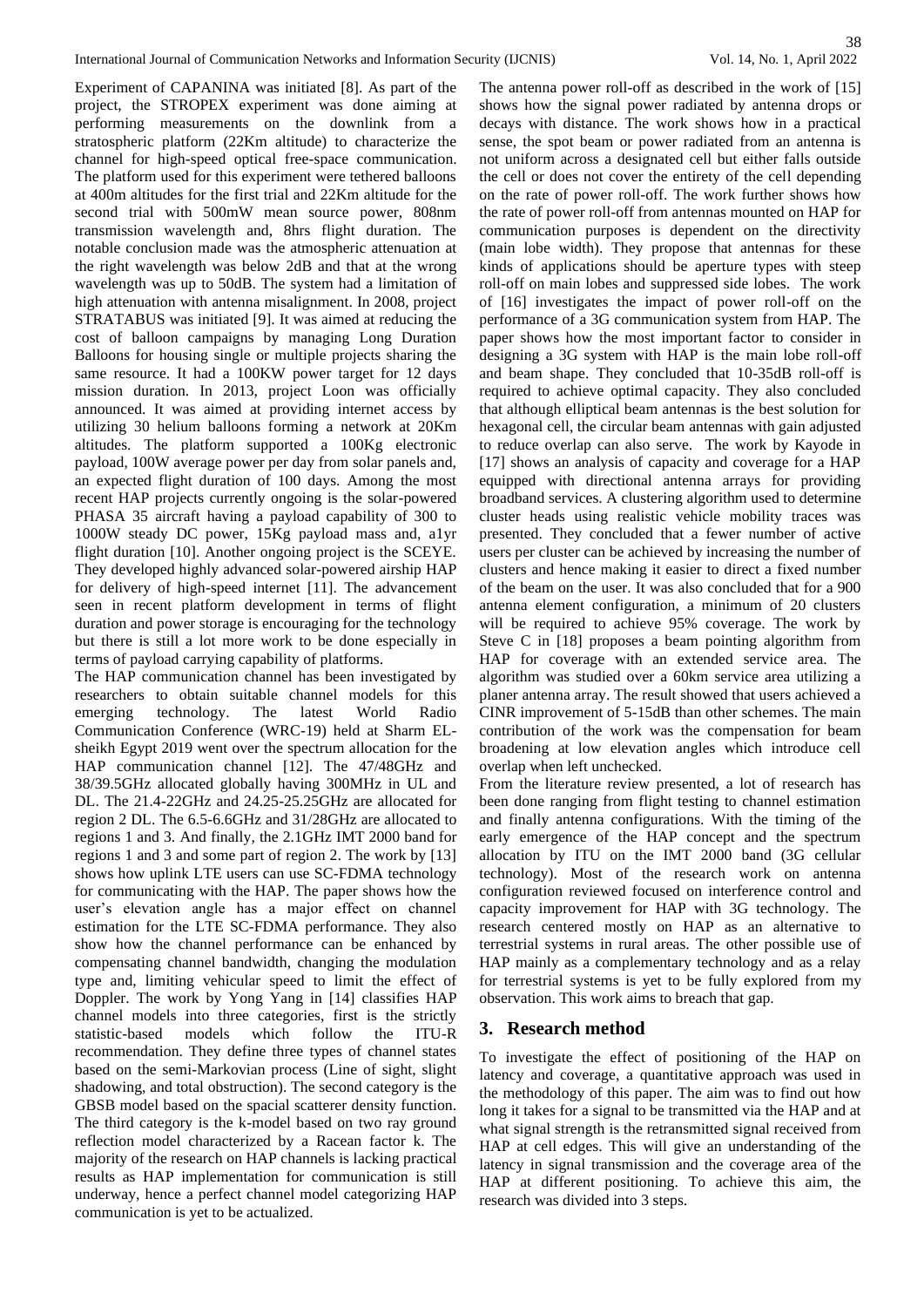First, we give the HAP model, channel model, and antenna model.

The second, is the simulation of the model.

Third, is the analysis of simulation results to meet the research aim.

The remaining part of the methodology will discuss these 3 steps and what was achieved during this research.

# **3.1 HAP model**

The HAP scenario for this study is a single platform acting as a relay station linking multiple earth terrestrial BTS to a core network. This is shown in Figure 1. Both the BTS and core network, therefore, lies within the footprint of the HAP. The BTS antennas are fixed while the HAP is fitted with an array of directional antennas with beam steering to focus on its footprint. The BTSs are assumed to communicate with the end-users.



**Figure 1.** HAP model

Unlike most HAP models from previous research where the HAP directly serves end-users in a limited coverage area of 30 km, we propose to have the HAP serving BTSs and the BTSs serving end-users. The benefit of this model can be seen as the HAP will have a much wider coverage since both the HAP and BTSs have a high gain antenna for longdistance signal transmission and reception. To test the model in Figure 1, the effects of the positioning of the HAP over its footprint were studied by varying its altitude and radius of trajectory as shown in Figure 2 and Figure 3.



**Figure 2.** Change in Altitude Positioning



**Figure 3:** Change in the radius of trajectory

### **3.2 Channel model**

The Free Space Loss Model (FSL) is our assumed channel model. Analytic channel models such as the Semi-Markovian process-based model, and that of the racian distribution factor model have been used for other HAP-related research [15]. The empirical channel models like the Okumura-Hata models which are carried out with simulation of randomly generated urban environments to account for the effect of shadowing in densely populated urban areas have also been used for other HAP research [2]. But since our BTSs antennas are mounted high on radio mast above ground obstructions and shadowing, the effect of shadowing is assumed to be negligible. The channel is assumed for a clear sky with low humidity and hence very little atmospheric attenuation. The FSL model although very optimistic but would still give a close description of the channel of our assumed system model. Equation (1) shows the FSL model.

$$
L_{fsl} = 20\log(f) + 20\log(d) + 92.4\tag{1}
$$

From equation (1), f is the carrier frequency in GHz and d is the distance between the Haps and the BTS in km.

#### **3.3 Antenna model**

With the high altitude of the HAP, the types of antennas that can be used to focus on its target area are those of high directivity. Aperture antennas of high directivity and suppressed side-lobe levels are assumed for the HAP. The radiated power is concentrated on the antenna main lobe with suppressed side-lobe levels. The directivity D of such antennas as described in [19] can be approximated as shown in equation (2).

$$
D = D_{\text{max}}(COS\theta)^n \tag{2}
$$

From (2),  $\theta$  is the angle to boresight in degrees, n is the rolloff factor and Dmax is the maximum directivity in dB.

The slant distance between the HAP and each BTS within its coverage area is an important parameter that will be used to analyze both the coverage and latency of the HAP signal. This is given in equation (3).

$$
d = \sqrt{(x^2 - x^2)^2 + (y^2 - y^2)^2 + (h^2 - h^2)^2}
$$
 (3)

From equation (3), d is the Euclidean distance between the HAP and each BTS in km. Where x, y, and h are the 3 coordinates. Following this is the equation for the angle to boresight.

$$
\theta = \arccos(20/d) \tag{4}
$$

Equation (4) shows  $θ$  as the angle to boresight in degrees between the HAP and BTSs. d is the slant distance from equation (3). From angle to boresight  $θ$ , the directivity D is given in equation (5).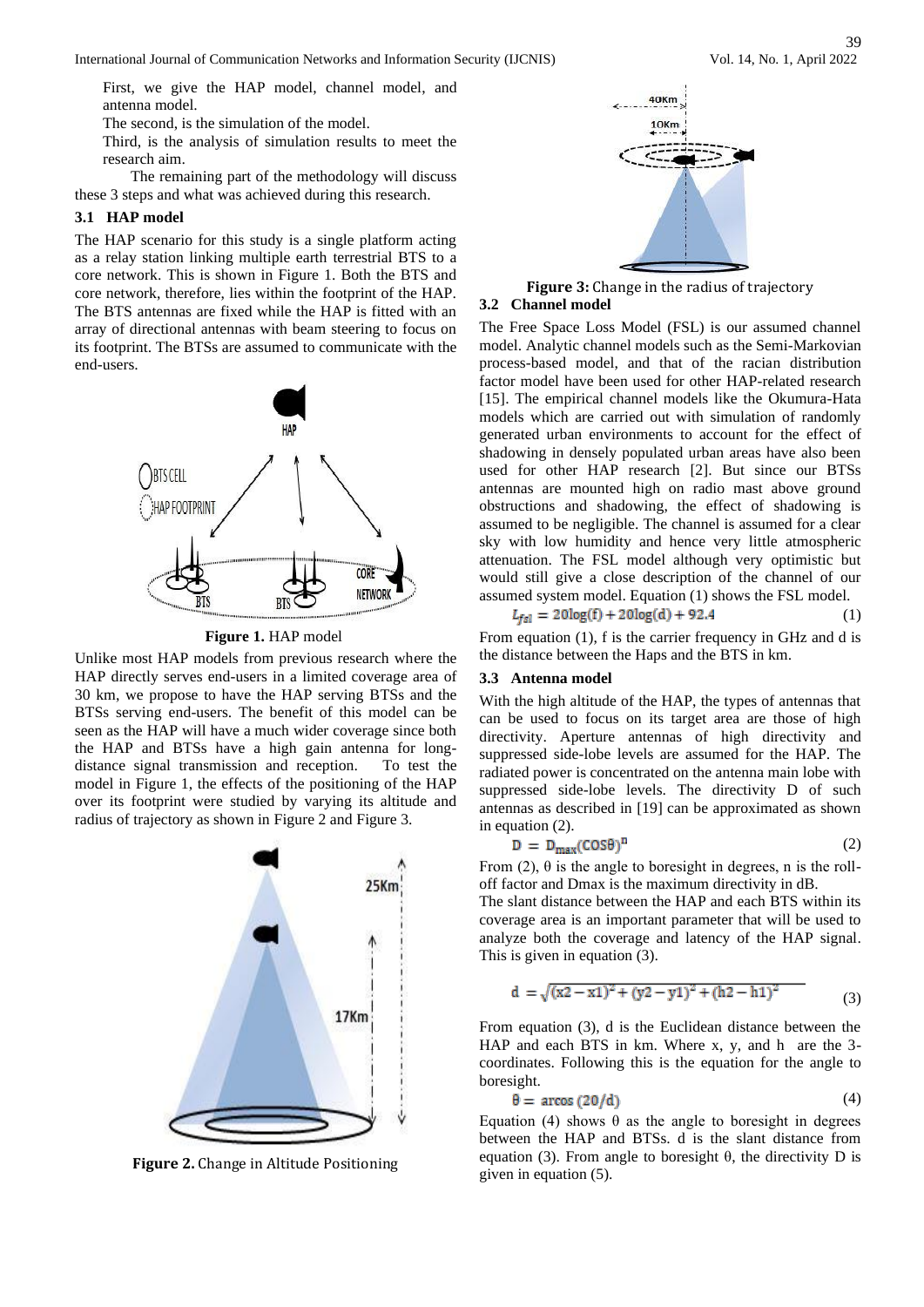International Journal of Communication Networks and Information Security (IJCNIS)

$$
D = \frac{72815}{2[2 \arccos(\sqrt[n]{1/2})]^2} (COS\theta)^n
$$
 (5)

Equation (5) is the expanded form of equation (2) which gives the directivity in dB of the HAP antenna. n is the rolloff factor and  $\theta$  is the angle to boresight. This in turn is used to calculate the Gain Gt of the transmitting antenna as shown in equation (6).

$$
Gt = \eta D \tag{6}
$$

Equation (6) shows the HAP transmit antenna gain in dB and η stands for the efficiency of the antenna and D is the directivity. Finally, the received power at receiving antenna is calculated with the formula as given in equation (7).

$$
PrX = Pt + Gt + Gr - L \tag{7}
$$

Equation (7) shows received power Prx at BTSs in dBm. Pt is the transmit power of the antenna, Gr is the receive antenna gain and L, the sum channel losses, is given in equation (1).

To find out the effect of positioning on latency, since microwaves are known to travel at the speed of light, the velocity formula was used as given in (8).

$$
velocity = \frac{distance}{time}
$$
 (8)

The distance is in km and time in seconds.

## **3.4 Simulation procedure**

The MATLAB R2016a simulation software tool was used for the simulation. The parameters of the simulation are given in Table 1.

|  | Table1. Algorithm used for Simulation |  |  |  |
|--|---------------------------------------|--|--|--|
|--|---------------------------------------|--|--|--|

| Parameter                    | Value             |
|------------------------------|-------------------|
| <b>Transmit Power of Hap</b> | 34dBm             |
| Carrier Frequency            | $3.5$ Ghz         |
| Receiver Antenna Gain        | 37dBi             |
| Hap Altitude                 | $(17, 22, 25)$ Km |
| Roll-off factor n            | 5                 |
| Antenna Efficiency           | 0.75              |

Using the parameters listed in Table 1, Lines of codes were run on the MATLAB simulation editor and the algorithm used for the simulation is given in Table 2.

|                          | <b>Table 2.</b> The algorithm used for Simulation                         |
|--------------------------|---------------------------------------------------------------------------|
|                          | Algorithm 1: HAP Simulation Pseudocode                                    |
| 1                        | $\leftarrow$ set values of x coordinate<br>$x \lceil \cdot \rceil$        |
| 2                        | $y \mid \rightarrow$ set values of y coordinate                           |
| $\overline{\mathcal{L}}$ | $h[] \leftarrow$ set values of z coordinate                               |
|                          | // begin first loop for N number of $HAP$ positioning on its              |
| trajectory               |                                                                           |
| 4                        | for $i = 1 : N$ do                                                        |
| 5                        | for $i = 1 : N 2$ do // Set i size N2 for cell array (i x k)              |
| 6                        | for $k = 1$ : N3 do // Set k size N3 for cell array (j x k)               |
| 7                        | $d \mid \cdot \mid \leftarrow$ equation (3) //solve for distance          |
| 8                        | $\theta$ [ ] $\leftarrow$ equation (4) //solve for angle                  |
| 9                        | $D \mid \cdot \cdot \cdot$ equation (5) //solve for Directivity           |
| 10                       | $g$ [] $\leftarrow$ equation (6)<br>$\frac{1}{\sqrt{2}}$ //solve for gain |
| 11                       | //solve for loses<br>$1 \mid \cdot \mid \leftarrow$ equation (1)          |
| 12                       | $p \upharpoonright  \leftarrow$ equation (7) //solve for received power   |
| 13                       | end                                                                       |
| 14                       | end                                                                       |
| 15 end                   |                                                                           |
|                          |                                                                           |



**Figure 4:** HAP and BTS on 3D plane

From the algorithm in Table 2 numbers 1-3, the HAP and BTSs coordinates are assigned in the x, y, and z planes. They are obtained using a graphical approach. Hexagonal cells are drawn to represent the BTS locations in the 3D plane and the HAP is located at an elevation on the z plane. This is shown in Figure 4. Each BTS was assumed to be a macro cell of radius 3 km and full loading of BTSs was assumed over a (200 km x 200 km) coverage area.

The first loop from Algorithm 1 number 4 assigns N number of positions for taking readings on the trajectory of the HAP (azimuth). These positions are for pi/2, pi, 3pi/2, and 2pi. These positions are shown in Figure 5, in a 2-dimensional top view.



**Figure 5:** HAP and BTS on 2D plane

The second and third loops from Algorithm 1, numbers 5 and  $6$  sets J by K cell array size  $(j \times k)$  for the BTS. Finally, the parameters are computed within the last loop and their equations are as given in equations 3-7.

## **4. Results and discussions**

The first part of the result shows the effect of positioning of the HAP on varying radius of trajectory along its horizontal path. Since the HAP is modeled to be moving along a circular path, this part of the result shows how the distance and angle to boresight to each BTS changes with HAP movement as shown in Figure 6.

Figure 6 shows plots of distance and angle to boresight of each BTS as the HAP moves to 4 different positions. Notice how the reception angle changes at different HAP positioning along the azimuth as indicated by different colors (green, black, red, and green). Setting a 30 km trajectory for the HAP shows that, the reception will be poor at certain positions. This is due to the angle of reception diverging with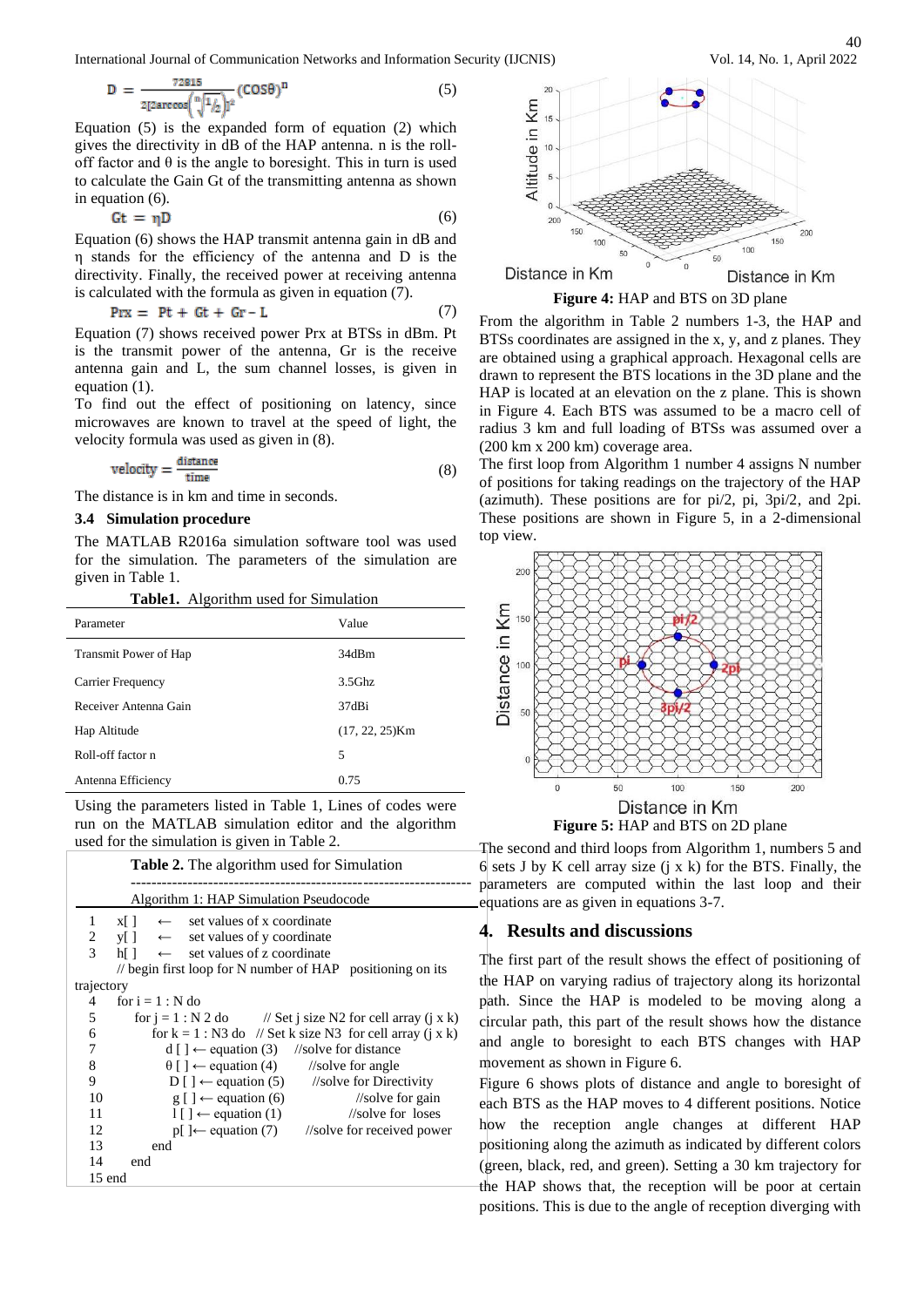increasing distance. When the radius of trajectory is reduced as shown in Figure 7, the reception angle and distance converge



**Figure 6:** Effect of 30km HAP trajectory on reception angle and distance.



**Figure 7:** 10Km radius of HAP trajectory

From Figure 7, notice how as the radius of trajectory is reduced to 10 km, the angle of reception at different positioning of the HAP shows a minimal change in value. This shows that having a reduced trajectory path for the HAP will have little effect on angles of reception at BTS.

The second part of the result shows the effect of using the HAP on the signal latency. Since the HAP is modeled to complement terrestrial systems, this part of the result shows just how much signal propagation time is saved by utilizing the HAP as a relay station. This is given in Figure 8.

Notice how steep the rise in latency for the terrestrial BTSs network is as compared to that of the HAP network. By calculating the percentage reduction in latency between the HAP scenario and terrestrial network scenario from Figure 8, the average reduction in latency between the two scenarios was calculated to be 58.9%. This shows that using the HAP as a relay station can reduce signal propagation time by up to 58.9% in a wireless communication link.



**Figure 8:** Effect of Positioning of HAP on Latency The last part of the result shows a summary of the coverage at different HAP positioning. This is given in Figure 9.



**Figure 9:** Effect of HAP positioning on

Notice that when the HAP is at an altitude of 25 km, 65 of the BTSs are within its coverage area. While at a reduced altitude of 17 km, 35 of the BTS are within range. Since coverage is improved at a higher altitude, it can be deduced that reception angle is better at higher altitude for HAPs.

## **5. Conclusion**

In this work, the effect of the HAP positioning on latency and coverage area was investigated. A simulation algorithm was given for the hybrid HAP/Terrestrial network and simulation results were presented. It has been shown that positioning the HAP to move at a high radius of trajectory will result in poor signal reception at some areas within the footprint. The HAP will therefore perform better at a reduced radius of trajectory. It has also been shown that using the HAP as a relay station to link BTSs to a core network in a hybrid topology can give a reduced latency of up to 58.9% as compared to a terrestrial network of BTSs alone. It has also been shown that the altitude of the HAP determines the reception angle and higher altitude positioning gives a better angle of reception at grounded BTSs. It, therefore means that positioning the HAP at higher altitudes significantly increases the coverage area of the HAP. The work does not investigate spectrum sharing and access techniques for the HAP and thus, the capacity of the HAP architecture was not addressed. Future research direction can be aimed at finding the effect of modulation and access techniques on the capacity of the system.

## **6. Acknowledgement**

This research is fully funded by Nigerian Communication Commission (NCC) through the R&D unit. We would like to